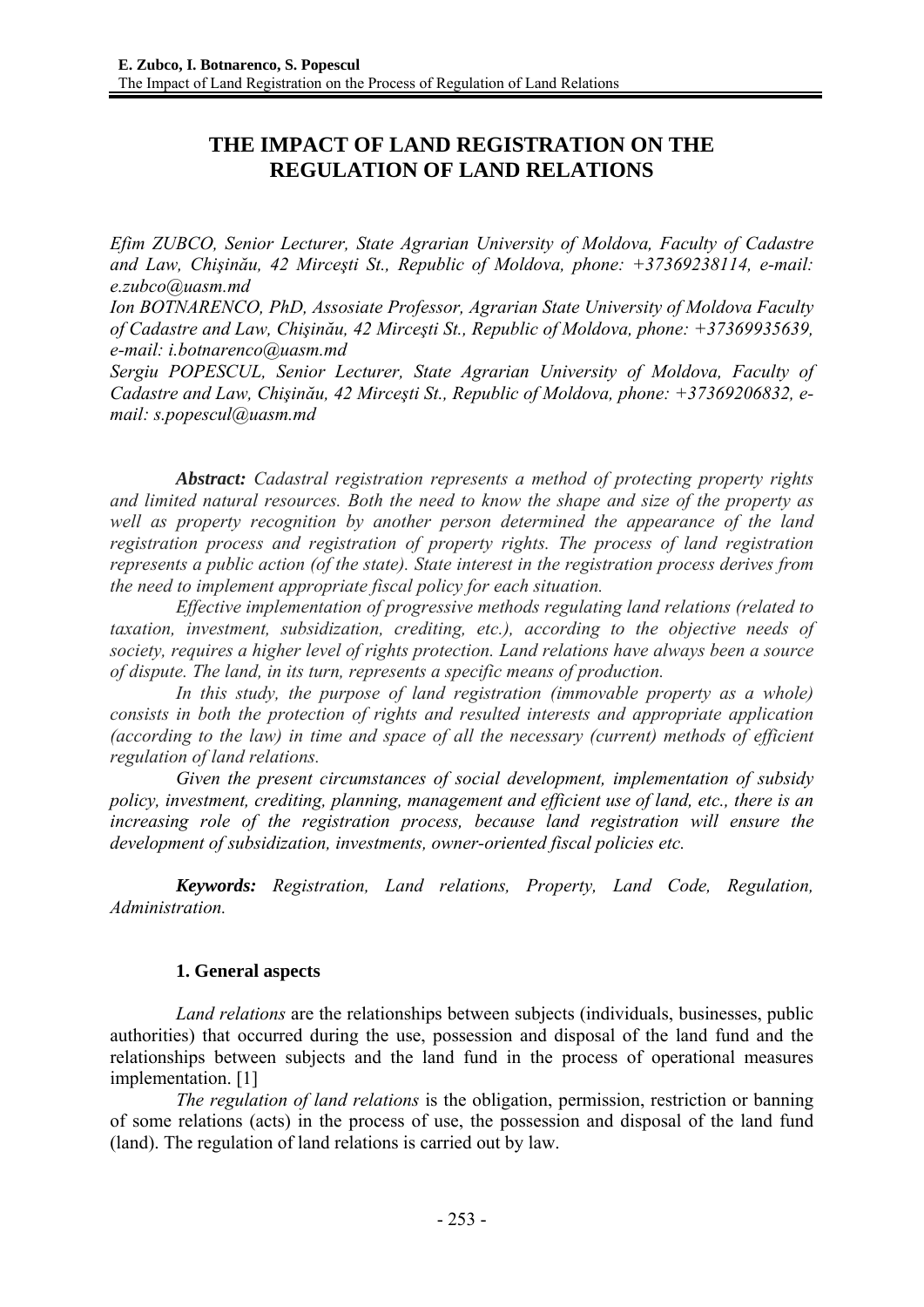Throughout history cadastre played an important role in the protection of property rights and ownership, and where there is the protected right to property, there appear property relations, land relations.

This axiom also states the fact that land relations arose with cadastre; they have developed influencing each other: cadastre on the relations and the relations on cadastre.

The regulation of land relations has socially, economically and, not least, ecologically oriented character (Figure 1). Nowadays, the cadastral registration system does not cover adequately the relationship between what is allowed (rights), what is not permitted (restrictions) and what is required (responsibilities). The cadastral system can bridge this gap, providing the backdrop for a model of integrated property management, which refers to the rights, restrictions and responsibilities for land and real estate. Updated cadastral information must be precise, easy to be viewed and it should include the dynamic nature of interests in the field. [3]. Later this information can be queried by interested parties (owner, commercial banks, etc.) for appropriate decision making (right).

The regulation of land relations aims to create conditions for rational exploitation, improvement and preservation of land and natural environment, consistent with the interests of the society and of the landowners.



*Source: elaborated by the author* 

The land reform, which took place in the Republic of Moldova, has radically changed land relations content oriented towards private ownership of lands, of agricultural land in particular. In the current conditions of the society's development new methods and mechanisms are needed for the effective regulation of these relations, which are in constant development. The object of this study is the role of the registration process in the regulation of land relations in accordance with modern requirements and practices.

### **2. The impact of registration on land relations**

The content of land relations has its beginning in the property right. The idea of creating real estate cadastre in the Republic of Moldova has been stated as quite a progressive event that reflects the tendency of the democratic society towards a new development in the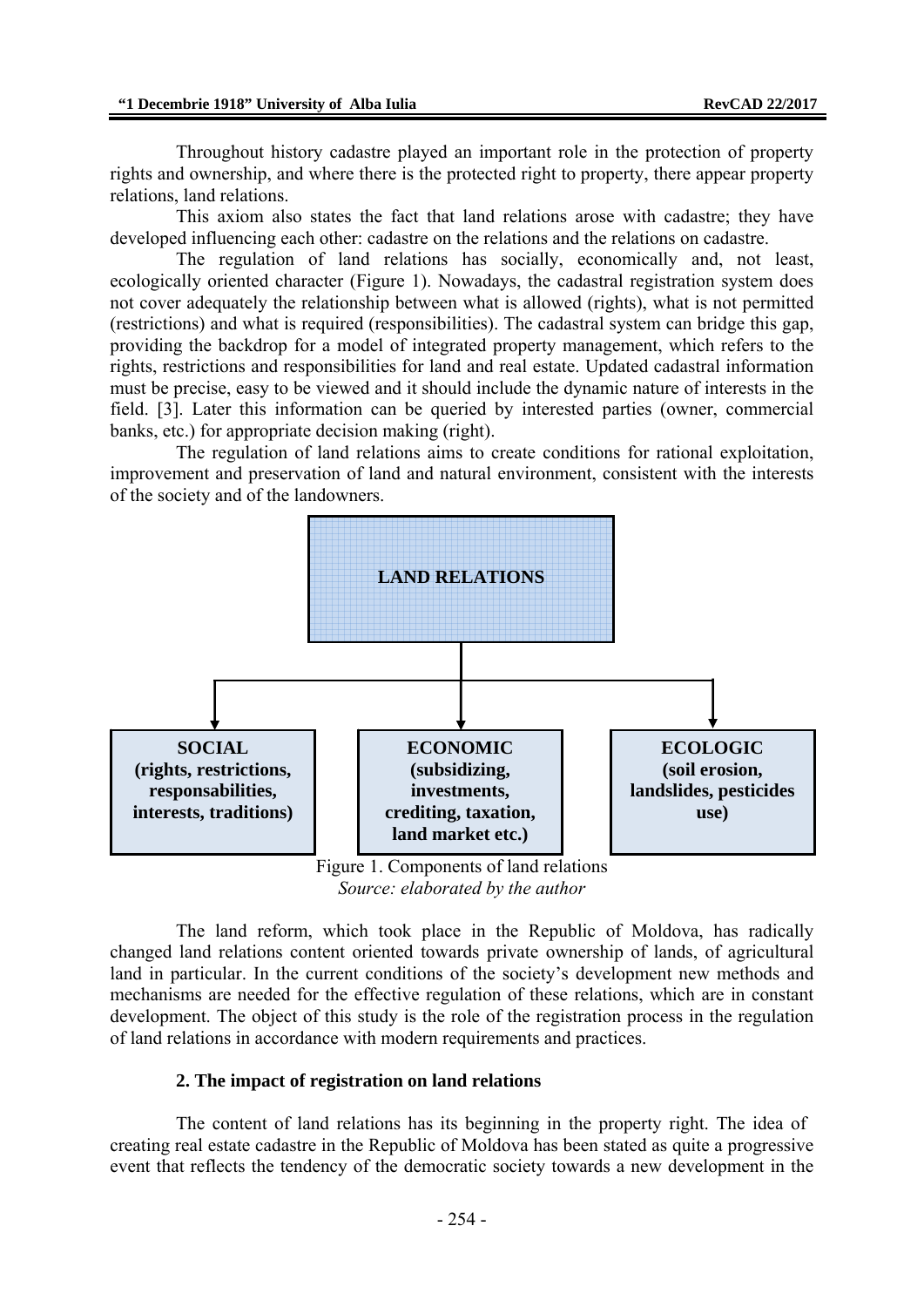spirit of time, towards the acquirement of international experience in the regulation of land relations. [4]

The application of new economic policies (fiscal, investment, subsidized, crediting etc.), based on private property, requires a higher level of rights protection.

The current economic phase is distinguished by the complexity of rights, interests and taxes formed in everyday life. The multitude of the needs that bring these rights, interests and taxes is an objective necessity. The purpose of land registration is not to limit these rights, interests and taxes but to develop them and the credibility to them.

The society considers the protection of rights, interests and taxes etc. formed within current land relations a problem of the XXI century.

This problem requires a multilateral simultaneous analysis of several rights, interests and taxes. Their appearance in chain and the correctness of the examination and protection of the real estate right are up-to-date. This reality requires the society to accept the concept of registration compulsoriness.

When the promptness of solving the problems of rights and interests is a necessity, unregistered rights are an obstacle to economic and social development. Registered right is a priority.

Gherhard Larsson, a Swedish researcher, in his research *Land rights registration and cadastral systems* shows the advantages that accompany the creation of cadastre and of the registry of rights; they are: the reduction of the number of land disputes, the simplification of land transactions, formation and development of land market.

The existence of cadastre project is presented as a lever for market relations regulation in the economic sphere, contributing to the enlargement of the forms of real estate use on market principles in the process of formation of the land market and regulating real estate trade according to consumers demand.

## **3. The compulsoriness of land relations registration and of their regulation**

The process of land (real estate) registration is a mandatory requirement and it is under the influence of economic policies: tax; investment; subsidized; mortgage, crediting, etc. Obviously, those policies have a complex influence on the economy.

Land registration is a mechanism that may be essential for proper land management. During registration there is solved a range of issues related to the protection of law, social and economic development, etc. including regulation of land relations which have a complex content.

With a safe system of property registration, the Government can stimulate at all levels a faster economic development of the country. Within the system of cadastral registration land is the information carrier with qualitative, quantitative and legal content. This information has an important role in the regulation of land relations.

Through the centralized system of cadastral registration the access to capital markets is granted and the financing of development with land use as a guarantee is allowed. [2]

The whole process of regulating land relations must meet the following basic principles:

 *Object and subject integrity*. This principle states a strict dependence between the object and the subject of land relations, especially of agricultural land relations. Diminishing areas of agricultural enterprises and respectively diminishing number of rural population demonstrate an important principle in land relations - the principle of integrity of the object and subject. The influence on the subject is directly reflected on the object too and vice versa,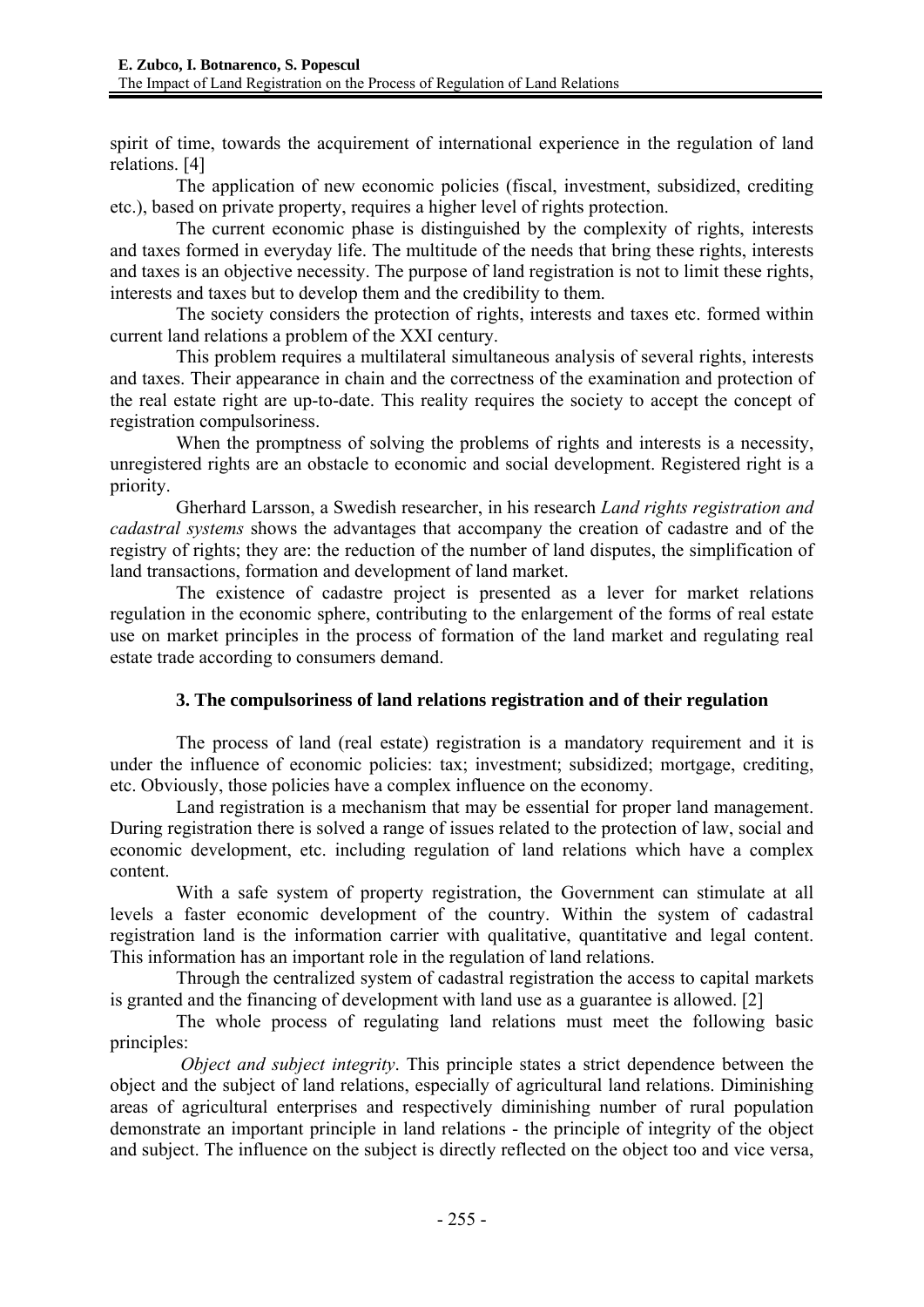unfavorable conditions in developing legal organizational forms will reduce their surface and the number of the population involved in it.

*Social and economic interest of land relations*. Whatever the case, land relations will not occur if private economic and social interest of each person, of each family is missing. In these circumstances, "interest" stimulation can turn into an influence on the subject of land relations.

*Equivalence of object and subject balance*. In the conditions of social and economic interest, the agricultural land surface directly influences the number of people involved in the work. Large areas of productive agricultural land, cultivation of intensive plants attract more willing (individuals, families) subjects to participate in the process of farming and vice versa.

*Public aspect*. The process of influence on land relations has a pronounced public aspect. Land relations reform was initiated and carried out by public authorities. In this context, public authorities have a complex of methods (mechanisms) of influence (regulation) on land relations. Their proper application will stimulate progress in the branch.

*Rationalism of land relations regulation*. A regulatory action cannot have a negative impact. This principle guides us towards rationalism in the regulation of land relations. It is the principle of rationalism that balances the share of social, economic and environmental interests; it determines the priority interest and thus it regulates the share of other interests.

The compliance with the principles of land relations regulation in the modern society is necessary and should not be neglected.

Despite of technological disruption and changing needs of the society that will occur in the next 20 years, a secured transparent system of land registration will remain a lasting necessity. [3]

### **4. The content of regulation**

At present land relations include many directions requiring regulation that is presented graphically in Figure 2.



Figure 2. The priority directions of land relations regulation *Source: prepared by the author based on the conducted study*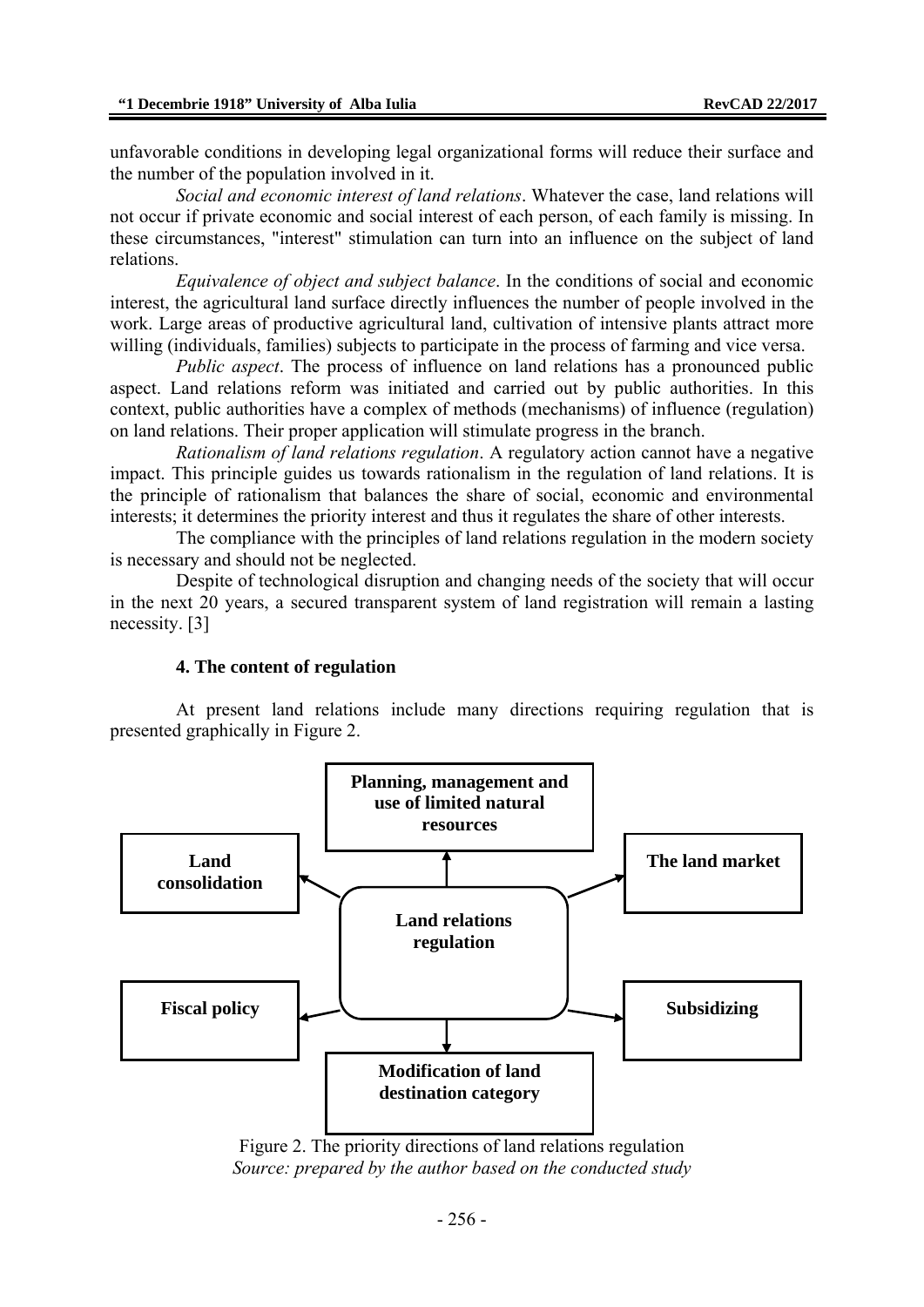The contribution of the registration process in the implementation of economic policies and respectively in the protection of property rights is primarily manifested through the degree at which the society is informed. An informed society is a society with high qualities and potential. In the future information will be an element of society's development.

The influence of fiscal policy and of other policies with economic content (crediting, subsidized investment policies etc) on the development of cadastral informational system has become more intensive in the new conditions of the development of the society. The role of the registration process is increasing.

Multilateral economic development of the society is based on the multifunctional integral character of cadastre. In this context, the phrase that has become a motto in the development of the society is actual "there is no developed economy without a modern cadastre".

One of the first economic policies can be recognized as "mortgage lending". In this context obtaining a loan is the guarantor of the achievement of the goal set by the owner. In the conditions of capital movement, credit policy is of great importance.

The policy of bank crediting has a component of right protection solved by the registration of property right.

Along with mortgage lending policy land registration will ensure the development of: subsidization; investments; owner-oriented fiscal policies, etc.

The implementation of fiscal policy based on the market value of immovable property requires: massive land registration and massive land evaluation.

**Fiscal relations**. The implementation of an effective fiscal policy is based on the database accumulated in the registration process; the database is complex information that is necessary in servicing fiscal policy. In many countries land taxes are canceled due to lack of connection between the register, the maps and the taxpayers.

Through cadastral registration system the State implements an effective fiscal policy, helping to increase revenues in local budgets and to improve their structure by establishing the optimal size of payments for land use. It should be noted that in order to ensure a stable fiscal policy the information from the Land Register should be updated.

Tax on land (property) is an annual local tax. The responsibility of paying tax is attributed to the owner. In case of lease this problem (who will pay the tax) is solved in the terms of the contract. The authority interested in levying the tax is the local authority.

Determining the amount of tax is carried out by local authorities and the calculations are performed by central authorities. Fiscal policy plans a number of facilities depending on the social, economic, environmental aspects, age etc.

In order to calculate land tax the Land Register is applied. The specialists take from the Land Register information on law, surface, value, lease payment etc., which is then applied in the process of estimation of the tax amount required to be paid.

The real estate, including land, that has not been evaluated by territorial cadastral offices according to the estimated value, is taxed under the Law for the implementation of Title VI of the Fiscal Code no. 1056-XIV of 16.06.2000. The sizes of land tax for agricultural lands are reflected in Table 1.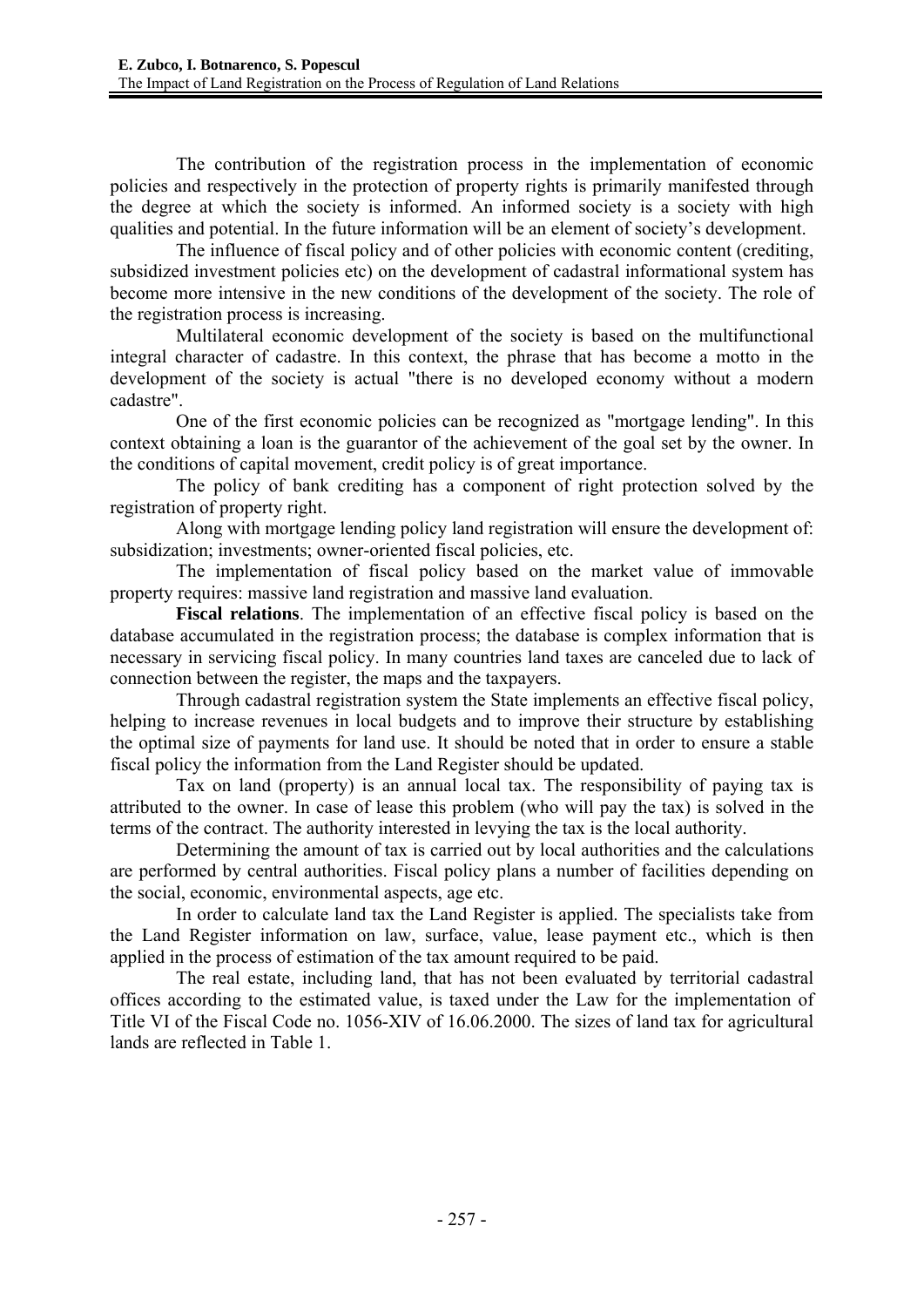| Indicator                                                         | <b>Measure</b><br>unit | Value, lei |
|-------------------------------------------------------------------|------------------------|------------|
| 1. All lands, other than those intended for meadows and pastures: |                        |            |
| 1.1 those that have cadastral indicator                           | 1 grad-ha              | 1,5        |
| 1.2 those that don't have cadastral indicator                     | 1 ha                   | 110        |
| 2. Lands intended for meadows and pastures :                      |                        |            |
| 2.1 those that have cadastral indicator                           | 1 grad-ha              | 0,75       |
| 2.2 those that don't have cadastral indicator                     | 1 ha                   | 55         |

#### Table 1. The shares of land tax for agricultural lands in the Republic of Moldova

### *Source: elaborated on the basis of fiscal legislation*

Based on the Tax Code of the Republic of Moldova, art. 280, the shares of real estate tax of legal persons, of individual enterprises and of households (farms) that have been assessed, are:

a) for housing immovable property (apartments and private houses, land relating to the property) in cities and towns, including the locations that are part of them, except villages that are not in the composition of Chisinău and Bălti; for garages and the land on which they are located, lots in fruit-growing associations with or without buildings located on them:

- Maximum taxable share - 0.3% of the taxable base of the real estate;

- Minimum taxable share - 0.05% of the taxable base of the real estate.

b) for agricultural lands with buildings located on them:

- Maximum taxable share - 0.3% of the taxable base of the real estate;

- Minimum taxable share - 0.1% of the taxable base of the real estate.

From the above mentioned it is clear that fiscal policy (local authorities) requires massive information (about all land owners) about the quantitative, qualitative, legal features etc. in order to apply it reasonably.

As an instrument of influence on land relations fiscal policy can create different obstacles or facilities, if required, in the process of agricultural land use.

Unlike subsidized policy, tax policy may have restrictive elements (major taxes, etc.).

Regardless of the different modes of action, investment policy and tax policy have a common positive impact.

**Subsidization relations**. At present the most pronounced is the compulsoriness of the registration of the lands for agriculture in order to implement the subsidization policy. Within the EU subsidization policy is very broad. It includes the subsidization of constructions, agricultural lands, various techniques and technologies, facilities etc. An essential volume of subsidization concerns agricultural domain (constructions, lands, etc.)

It is obvious that subsidizing is of particular interest for agriculture. The process of subsidization is accompanied by a set of obligations for the land owner; and the mutual respect (the State and the owner) of the obligations formed by subsidization policy is an important attribute.

Subsidization fund of agricultural producers is increasing (Figure 1) and it is a powerful tool to regulate agricultural land relations. The efficient use of the subsidies is provided by a database updated in the cadastral informational system.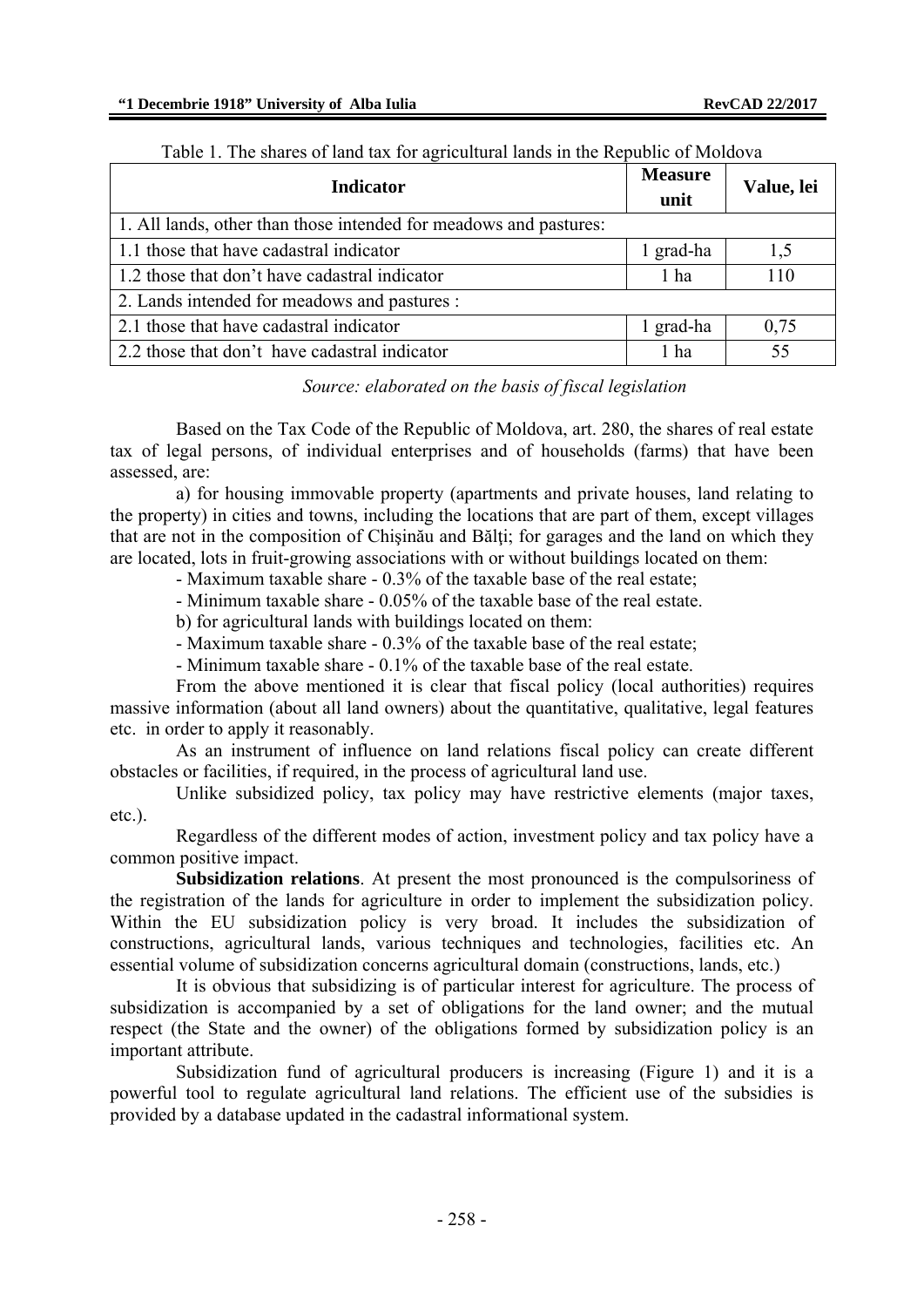![](_page_6_Figure_1.jpeg)

*Source: elaborated by the author based on [5]* 

interests arising from them, becomes the guarantor of social and economic development as a whole. In order to increase the confidence coefficient (confidence share) the subsidy is served by two registers: the farmers' register and the register of plots. The confidence in the protection of the land rights, of all financial and material

of the development of property registration process. Investment policies, jointly with the mortgage bank crediting, have created the vector

years by the number of transactions with real estate (Figure 4), has not yet reached the appropriate level of development; it is characterized by the lack of crediting and land insurance system, low levels of investment and subsidies for the agricultural domain. Market land relations. The land market in Moldova, although growing in recent

![](_page_6_Figure_6.jpeg)

Figure 4. The development of the real estate market in the Republic of Moldova *Source: elaborated on the basis of the Real Estate Register* 

the Real Estate Register and are protected by law. There exist all prerequisites for a developed real estate market. Real estate transactions and the parties involved in the transactions are registered in

Real Estate Register. The legality of real estate transactions is confirmed only by their registration in the

reformation of market relations in the Republic of Moldova are: sale-purchase, inheritance, donation, mortgage, exchange and lease. The main types of transaction on the real estate market in the process of the